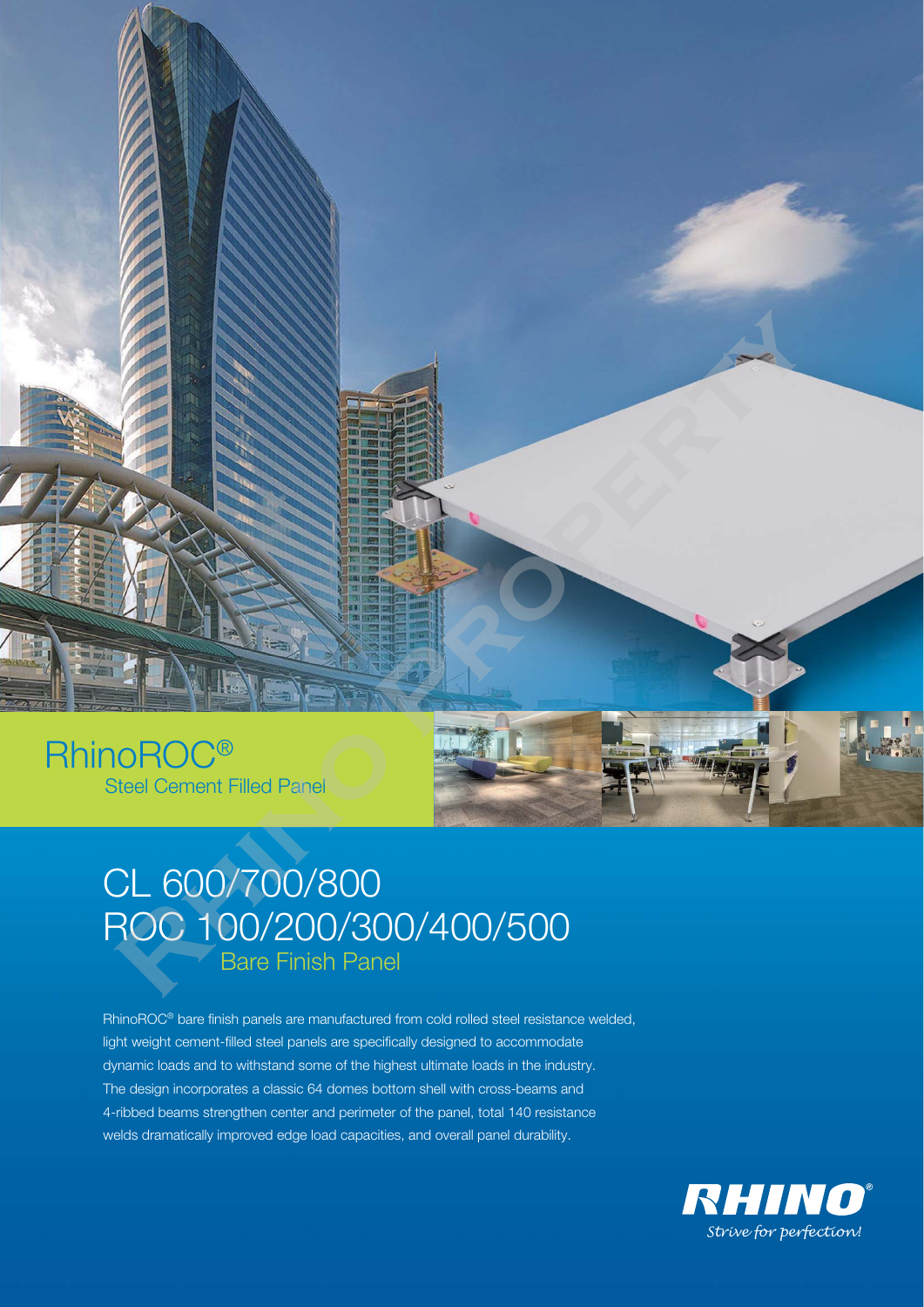## Product Ranges

RhinoROC® Bare



# Panel 1 3 **Recovered School Control Control Control Control Control Control Control Control Control Control Control Control Control Control Control Control Control Control Control Control Control Control Control Control Control Cont**

2 **1** Top Steel-plate Thickness: Various Material: Cold rolled steel (SPCC)

2

Bottom Shell Material: Cold rolled steel (ST14) Construction: Classic 64-dome design Stiffening Rib: Cross beams + 4-ribbed beams

Cement Injection Material: Light weight cement filled Seal: Plastic plug, pink color 3

#### **Description**

RhinoROC<sup>®</sup> bare finish panels are manufactured from cold rolled steel resistance welded, light weight cement-filled steel panels are specifically designed to accommodate dynamic loads and to withstand some of the highest ultimate loads in the industry. The design incorporates a classic 64 domes bottom shell with cross-beams and 4-ribbed beams strengthen center and perimeter of the panel, total 140 resistance welds dramatically improved edge load capacities, and overall panel durability.

#### Features

- Accommodates maximum dynamic loads to 20.01kN
- Interchangeable with other Roc panels
- Quiet, with a solid feel underfoot
- Powder-coated, protective epoxy finish





| Panel Type | Panel Size       | <b>Core Material</b>       | <b>Panel Construction</b>           | <b>Panel Thickness</b><br>(Nominal) | <b>System Weight</b><br>(Typical) |
|------------|------------------|----------------------------|-------------------------------------|-------------------------------------|-----------------------------------|
| CL 600     | 600mm square     | Light weight cement-filled | Cold rolled steel resistance welded | 33.00 mm                            | 37 kg/m <sup>2</sup>              |
| $CI$ $700$ | 600mm square     | Light weight cement-filled | Cold rolled steel resistance welded | 33.50 mm                            | 38 kg/m <sup>2</sup>              |
| $CI$ 800   | 600mm square     | Light weight cement-filled | Cold rolled steel resistance welded | 33.50 mm                            | 39 kg/m <sup>2</sup>              |
| ROC 100    | 600/610mm square | Light weight cement-filled | Cold rolled steel resistance welded | 33.50 mm                            | 42 kg/m <sup>2</sup>              |
| BOC 200    | 600/610mm square | Light weight cement-filled | Cold rolled steel resistance welded | 33.50 mm                            | 45 kg/m <sup>2</sup>              |
| BOC 300    | 600/610mm square | Light weight cement-filled | Cold rolled steel resistance welded | 34.00 mm                            | 48 kg/m <sup>2</sup>              |
| ROC 400    | 600/610mm square | Light weight cement-filled | Cold rolled steel resistance welded | 34.00 mm                            | $51$ kg/m <sup>2</sup>            |
| BOC 500    | 600/610mm square | Light weight cement-filled | Cold rolled steel resistance welded | 34.00 mm                            | 54 kg/m <sup>2</sup>              |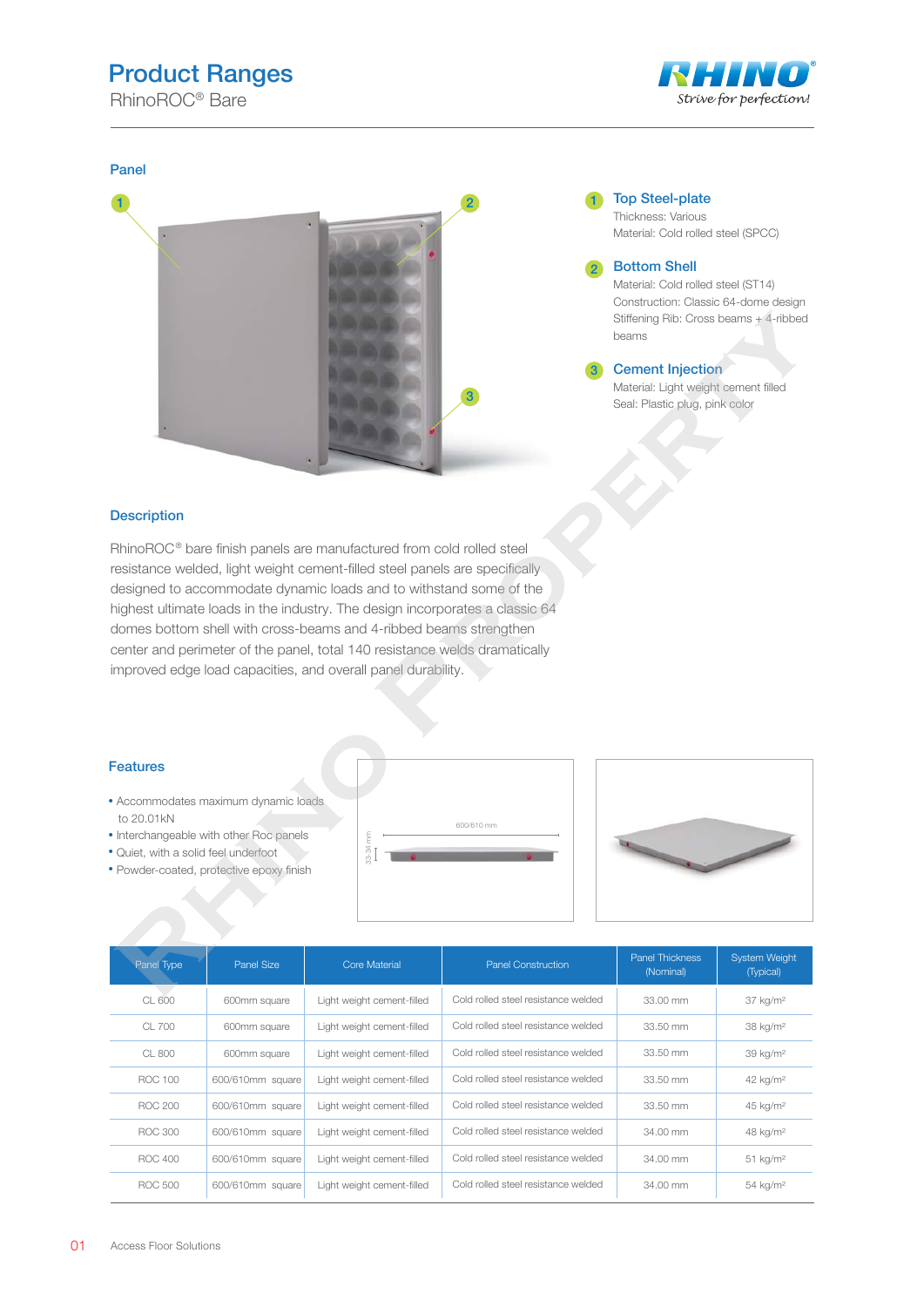### Product Ranges

RhinoROC® Bare



#### **System**



#### 1 Standard Pedestal

Electro-galvanized steel made base assembly with aluminum die-casted head pedestal is suitable for raised floors with a finished floor height from100mm to 300mm. Material: Head: Aluminum alloy Base: Steel, yellow galvanized.

#### Cross Gasket 2

Plastic conductive material with sound proofing and sealing functions, equipped with a cross ribs for the positioning of panels. Thickness: 2.0mm

# Pedestal **Democratists 1 Head Assembly** Aluminum die casting Cross-head design 2 Base Assembly Threaded rod: M20 Base plate: 100mm × 100mm × 2.5mm FFH (Finished Floor Height) 3 100mm to 300mm Adjusting Range +/- 25mm 4 1 4 3 2 **Research State, which gas a final state of the control of the China Control of the China China China China China China China China China China China China China China China China China China China China China China China**

#### **Performance**

- This cornerlocked understructure system is tested in accordance with USA CISCA specification.
- Panel deflection at centre edge must not exceed 2.5mm
- Performance to a safety factor of 3 x static load
- Structural performance based upon a full Rhino access floors system i.e. panels & pedestals.



|                | Understructure                          | Performance<br><b>Grades</b> | <b>Static Loads</b>  |                                       |                                                   | <b>Rolling Loads</b>      |                         |                        |
|----------------|-----------------------------------------|------------------------------|----------------------|---------------------------------------|---------------------------------------------------|---------------------------|-------------------------|------------------------|
| Panel Type     |                                         |                              | Concentrated<br>Load | Ultimate Load<br>(Safety Factor* 3.0) | Uniform<br>Load                                   | 10 <sup>1</sup><br>Passes | 10.000<br><b>Passes</b> | Impact<br>Loads        |
| CL 600         | Corner Locked                           | Light-to-Medium Duty         | 600 lbs<br>2.67 kN   | 1.800 lbs<br>8.01 kN                  | 250 lbs/ft <sup>2</sup><br>12 kN/m <sup>2</sup>   | $400$ lbs<br>1.78 kN      | $200$ lbs<br>0.89 kN    | $150$ lbs<br>$0.67$ kN |
| CL 700         | Corner Locked                           | Medium Duty                  | 700 lbs<br>3.11 kN   | 2.100 lbs<br>9.34 kN                  | 275 lbs/ft <sup>2</sup><br>13 kN/m <sup>2</sup>   | 500 lbs<br>2.22 kN        | $300$ lbs<br>1.33 kN    | $150$ lbs<br>0.67 kN   |
| CL 800         | Corner Locked                           | Medium Duty                  | 800 lbs<br>3.56 kN   | 2.400 lbs<br>10.68 kN                 | $300$ lbs/ft <sup>2</sup><br>14 kN/m <sup>2</sup> | 600 lbs<br>2.67 kN        | $400$ lbs<br>1.78 kN    | $150$ lbs<br>0.67 kN   |
| ROC 100        | Corner Locked<br><b>Bolted Stringer</b> | Medium Duty                  | 800 lbs<br>3.56 kN   | 2.400 lbs<br>10.68 kN                 | 300 lbs/ft <sup>2</sup><br>14 kN/m <sup>2</sup>   | 600 lbs<br>2.67 kN        | $400$ lbs<br>1.78 kN    | $150$ lbs<br>0.67 kN   |
| BOC 200        | Corner Locked<br><b>Bolted Stringer</b> | <b>Heavy Duty</b>            | 1.000 lbs<br>4.45 kN | 3.000 lbs<br>13.34 kN                 | $350$ lbs/ft <sup>2</sup><br>17 kN/m <sup>2</sup> | 800 lbs<br>3.56 kN        | 600 lbs<br>2.67 kN      | $150$ lbs<br>$0.67$ kN |
| BOC 300        | Corner Locked<br><b>Bolted Stringer</b> | Extra Heavy Duty             | 1.250 lbs<br>5.56 kN | 3.750 lbs<br>16.68 kN                 | 400 lbs/ft <sup>2</sup><br>19 kN/m <sup>2</sup>   | 1.000 lbs<br>4.45 kN      | 800 lbs<br>3.56 kN      | $150$ lbs<br>0.67 kN   |
| <b>ROC 400</b> | Corner Locked<br><b>Bolted Stringer</b> | <b>Industrial Duty</b>       | 1.500 lbs<br>6.67 kN | 4.500 lbs<br>20.02 kN                 | 450 lbs/ft <sup>2</sup><br>22 kN/m <sup>2</sup>   | 1.250 lbs<br>5.56 kN      | 1.000 lbs<br>4.45 kN    | $150$ lbs<br>0.67 kN   |
| <b>ROC 500</b> | Corner Locked<br><b>Bolted Stringer</b> | Super Heavy Duty             | 2.000 lbs<br>8.90 kN | 6,000 lbs<br>26.70 kN                 | 550 lbs/ft <sup>2</sup><br>26 kN/m <sup>2</sup>   | 1.500 lbs<br>6.67 kN      | 1.250 lbs<br>5.56 kN    | 150 lbs<br>$0.67$ kN   |

We reserve the right to change specification or design and supply products which may differ from those

described and illustrated without notice and without liability. © 2019 Rhino Access Floors, Ltd. 02